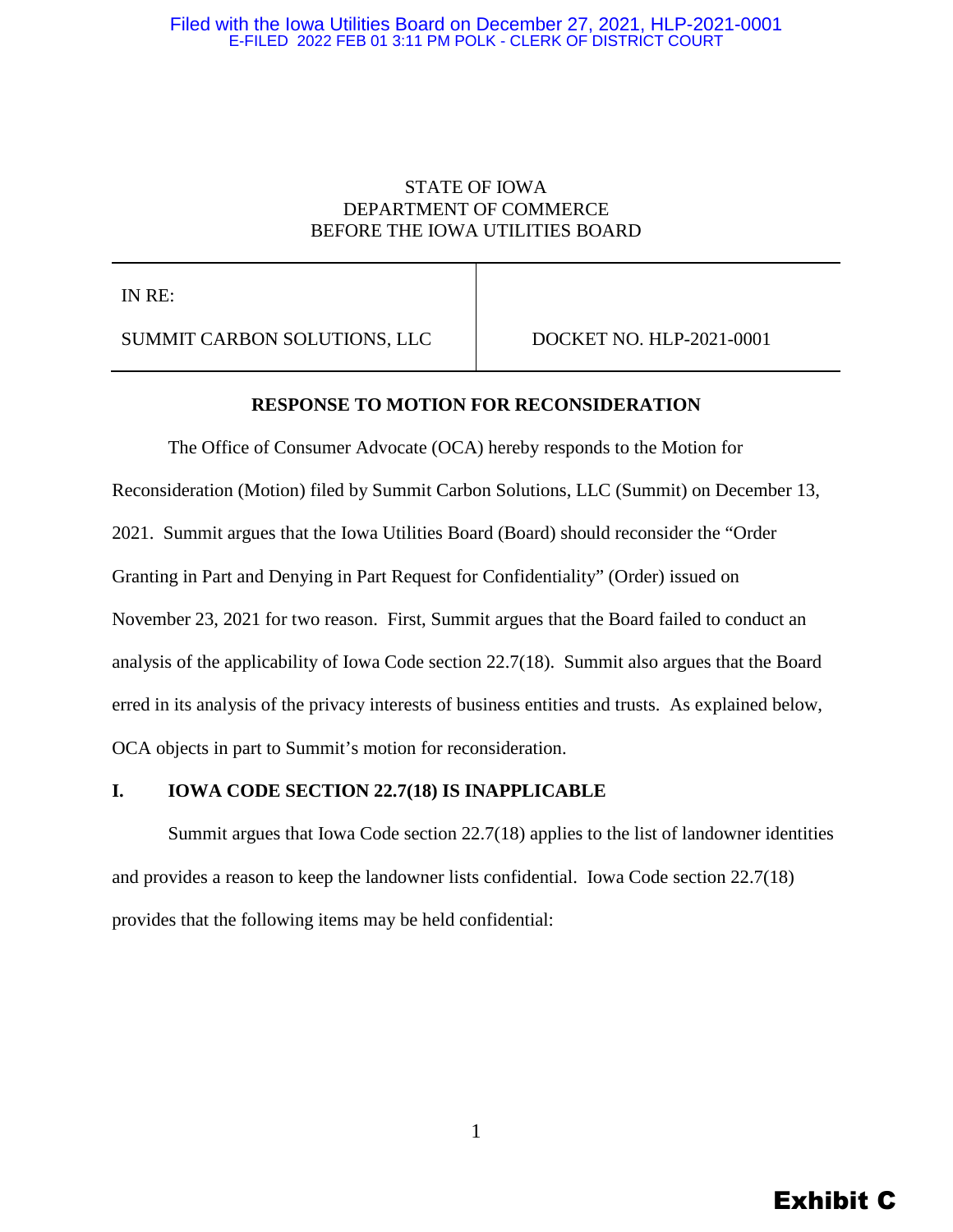Communications not required by law, rule, procedure, or contract that are made to a government body or to any of its employees by identified persons outside of government, to the extent that the government body receiving those communications from such persons outside of government could reasonably believe that those persons would be discouraged from making them to that government body if they were available for general public examination.

Using circular logic, Summit argues that Summit itself would be discouraged from providing the landowner lists to the Board if the lists were not held confidential, using Summit's own objection to publication as evidence that Summit's objection to publication should be granted. (Motion at 4). Summit also argues that many utilities "consider their dealings with individual landowners to be private and confidential." (Motion at 4). This argument misses the point. Making landowner information public would merely reveal the identity of landowners, not Summit's dealings, or negotiations, with landowners.

Summit argues that Board precedent supports keeping the landowner list confidential. Summit first cites the Board's "Order Granting Request for Confidential Treatment Filed on August 28, 2019 and Issuing Certificate" (*In Re Wapello Solar, LLC*, Docket No. GCU-2019- 0001, Oct. 24, 2019). In that case, the Board granted Wapello Solar's request to keep a list of impacted landowners confidential. However, in that case all the landowners had already signed voluntary easements, eliminating the need for public information regarding whose land Wapello Solar might be seeking to use. Additionally, in that case, the Board began its grant of confidentiality by stating, "Given the minimal interest in public disclosure of this information…" (*Wapello Solar* at 3). In the current case, Summit is seeking large amounts of land for easements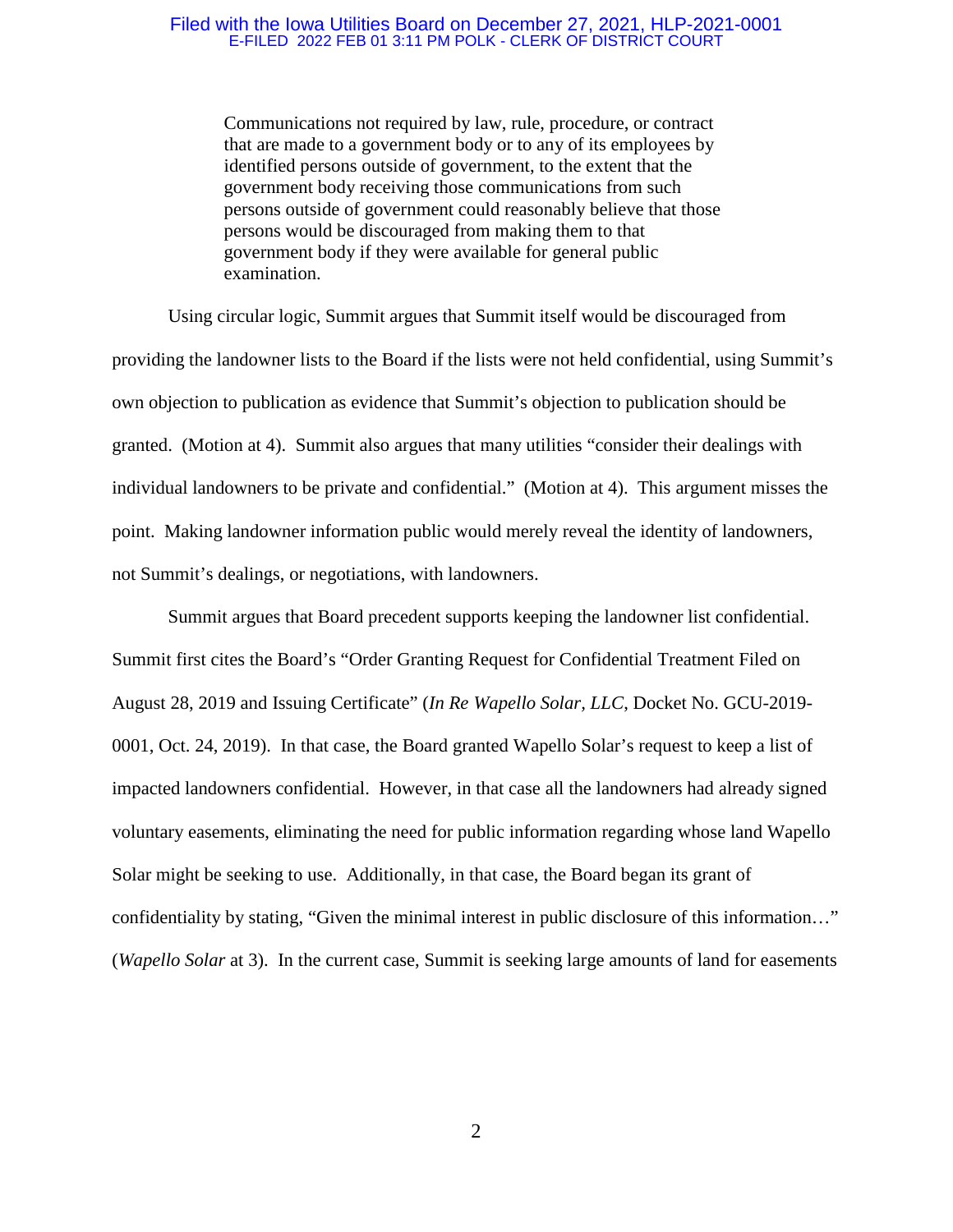that have not yet been negotiated, and will potentially request eminent domain. There is also demonstrated interest in public disclosure of the landowner list. The holding in *Wapello Solar* is simply inapplicable to the facts in this case. Summit also cites the Board's "Order Granting Requests for Confidential Treatment Filed June 22 and July 31, 2020" (*In re Holliday Creek Solar LLC,* Docket No. GCU-2020-0001, (Oct. 28, 2020). The facts of *Holliday Creek Solar* are similar to those of *Wapello Solar* and included a statement that the company would not be seeking eminent domain. *Holliday Creek* Solar is inapplicable to the current case for the same reasons as *Wapello Solar*.

In further support of its Reconsideration Motion, Summit cites several court cases for the contention that courts have ordered similar information to be held confidential. However, none of the cases actually discuss privacy interests related to information similar to that of the landowner lists. In *City of Sioux City v. Greater Sioux City Press Club*, 421 N.W.2d 895 (Iowa 1988), the Court discussed privacy interests related to employment applications. Employment applications contain a wide variety of personal information that extends well beyond the scope of name and address, making this case inapposite. In *Des Moines Indep. Community Sch. Dist. Pub. Records v. Des Moines Register & Trib. Co.,* 487 N.W.2d 666 (Iowa 1992), the Court discussed privacy interests relating to written statements submitted by parents. (Motion at 5). Again, the Court was analyzing privacy interests of documents that contained much more information than simply name and address, making the case inapposite.

Summit also filed a Notice of Additional Authority and provided the Iowa Supreme Court's recent ruling in *Ripperger v. Iowa Pub. Info. Bd.*, Case No. 20-0902, \_\_ N.W.2d \_\_\_ (*available at* 2021 WL 5977236) (Iowa Dec. 17, 2021). While, at first glance, *Ripperger* appears relevant, a closer reading reveals significant differences between the privacy interests in

3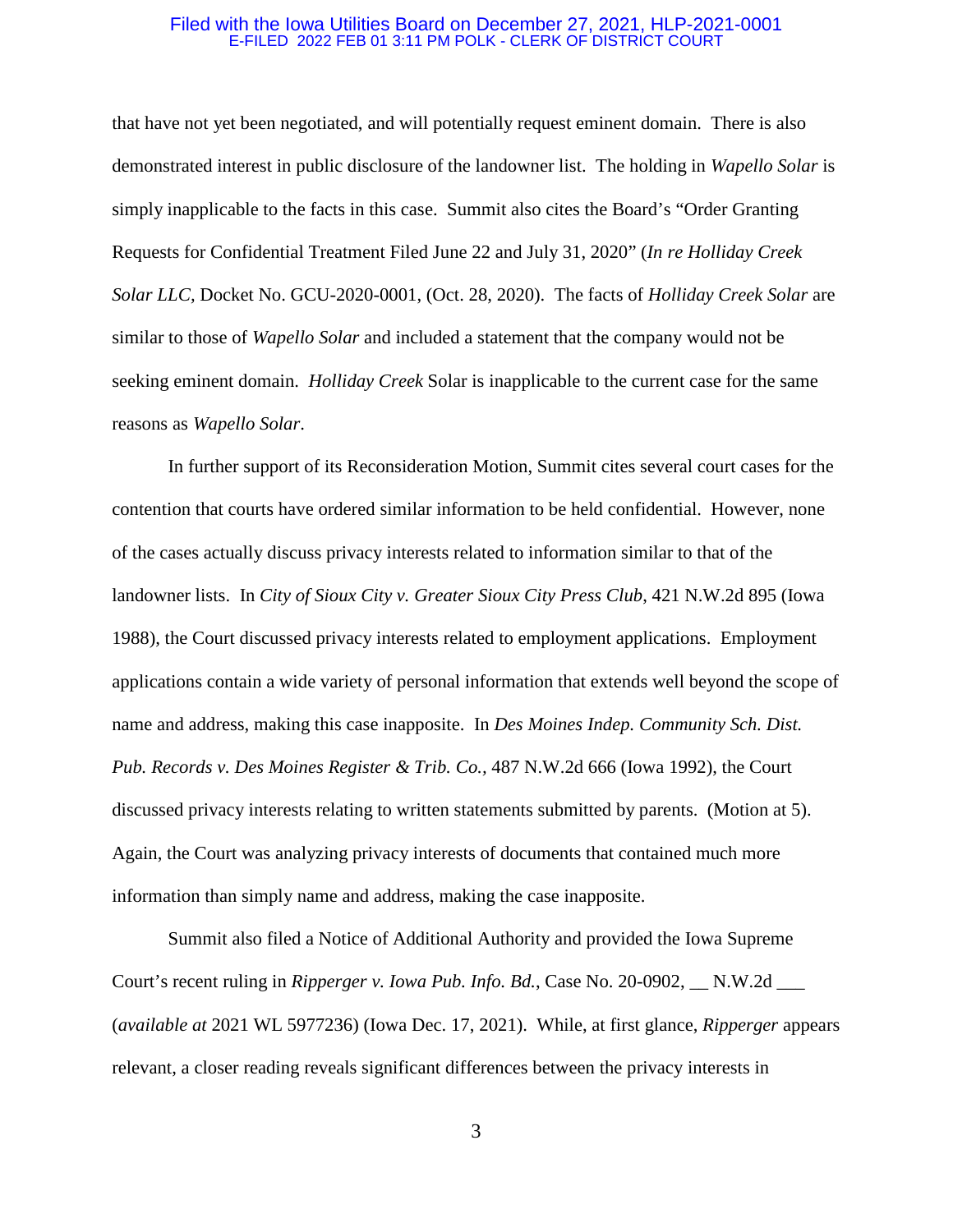*Rippinger* and the privacy interests at issue here. Notably, the list of names at issue in *Ripperger* was a list of names of people who had specifically requested to have their names removed from a search function in the electronic version of the Polk County Assessor's records. The Court logically concluded that public release of the names of individuals who have specifically requested increased privacy would discourage individuals from requesting privacy because it would counteract the purpose of the privacy request. (*Rippinger* at 21). Furthermore, the list of names at issue in *Rippinger* was deemed by the Court to be a communication from the individuals on the list to the County Assessor within the meaning of section 22.7(18). (*Rippinger* at 17). Releasing the list would have revealed not only the names of individuals but the substantive content of their communications to the County Assessor – a request to have their name removed from the electronic search function. The issue in *Rippinger* was not whether the individuals' identities should be held confidential as a general matter, as is the case here, but whether public records revealing the *content of communications* from individuals should be released. In the case at hand, the landowner lists contain only the identities of potentially impacted individuals and entities. There is no question of releasing any communications the landowners have had with the Board.

Summit bears the burden of proving that a statutory exemption applies. (*Rippinger* at 14). Summit has not shown any persuasive evidence that the exemption in Iowa Code section 22.7(18) applies. The Board should deny Summit's motion to reconsider as it relates to the applicability of section Iowa Code section 22.7(18).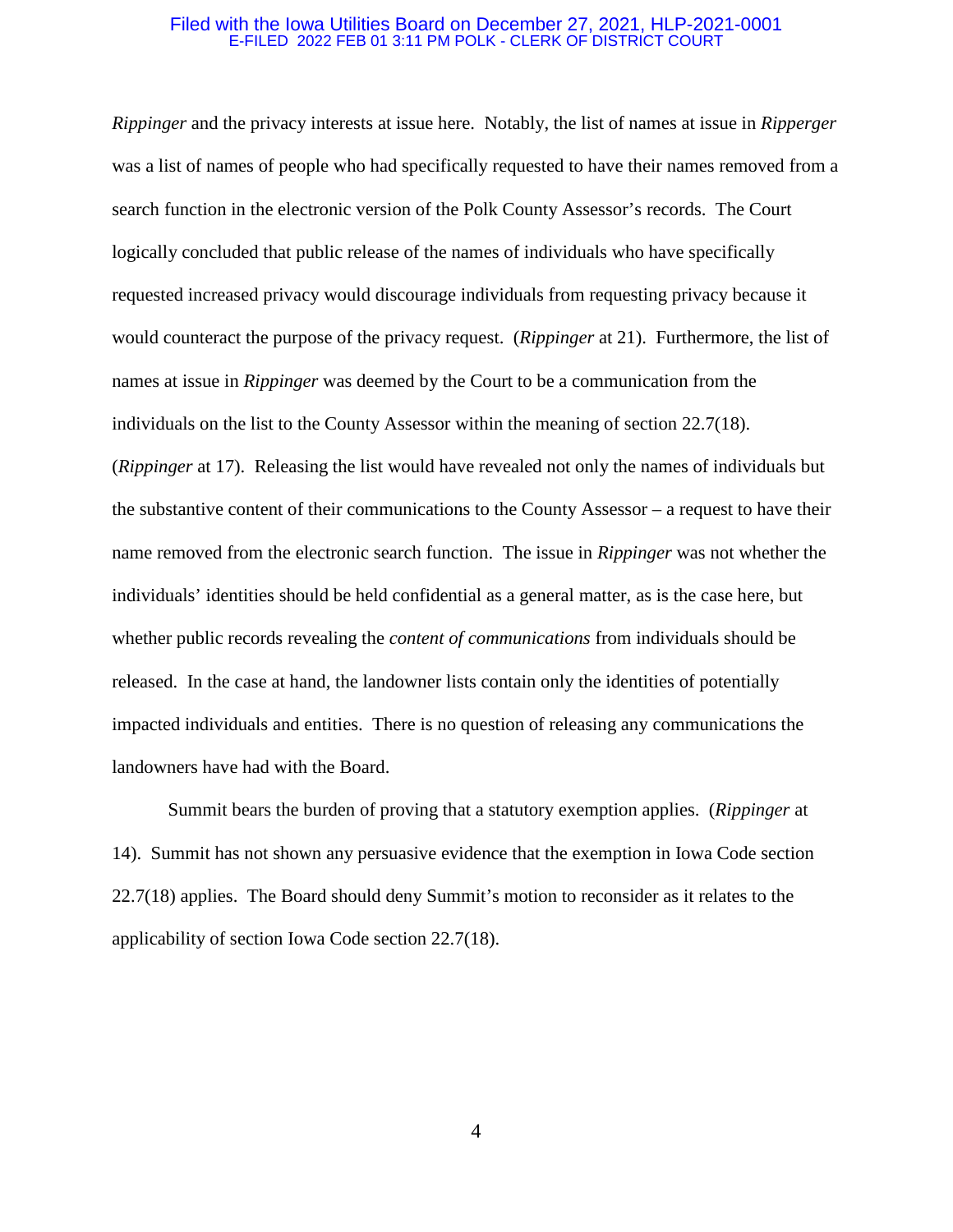## **II. PRIVACY INTERESTS OF BUSINESS ENTITIES AND TRUSTS**

## *A. The Identities of Business Entities Should Be Made Public*

Summit argues that the names of business entities should be held confidential because "It is widely known that many landowners throughout Iowa own their farms in the form of a business entity." (Motion at 7). Summit therefore reasons that landowners who choose to own their farm in the form of a business entity should have the same privacy interests as individuals. However, Summit's argument overlooks one crucial distinction between corporate ownership and individual ownership, even of a family farm. Landowners who have chosen to own their land through a corporate entity have already chosen to make ownership details public by filing their corporate status with the Secretary of State. Business entities whose ownership and address has already been made public by a government agency cannot claim to a privacy interest for the same information from another agency. OCA therefore encourages the Board to uphold its decision regarding the release of names and addresses of business entities.

### *B. The Identities of Trusts Should Be Treated the Same as Individual Identities*

While OCA believes that individual identities need not be held confidential, to the extent that the Board determines that individual identities should be held confidential, OCA agrees with Summit that the identities of trusts should be held confidential. Trusts are private documents whose existence appears in property records in the same manner as individual identities. Accordingly, the same analysis that applies to individual identities should also apply to trusts.

5